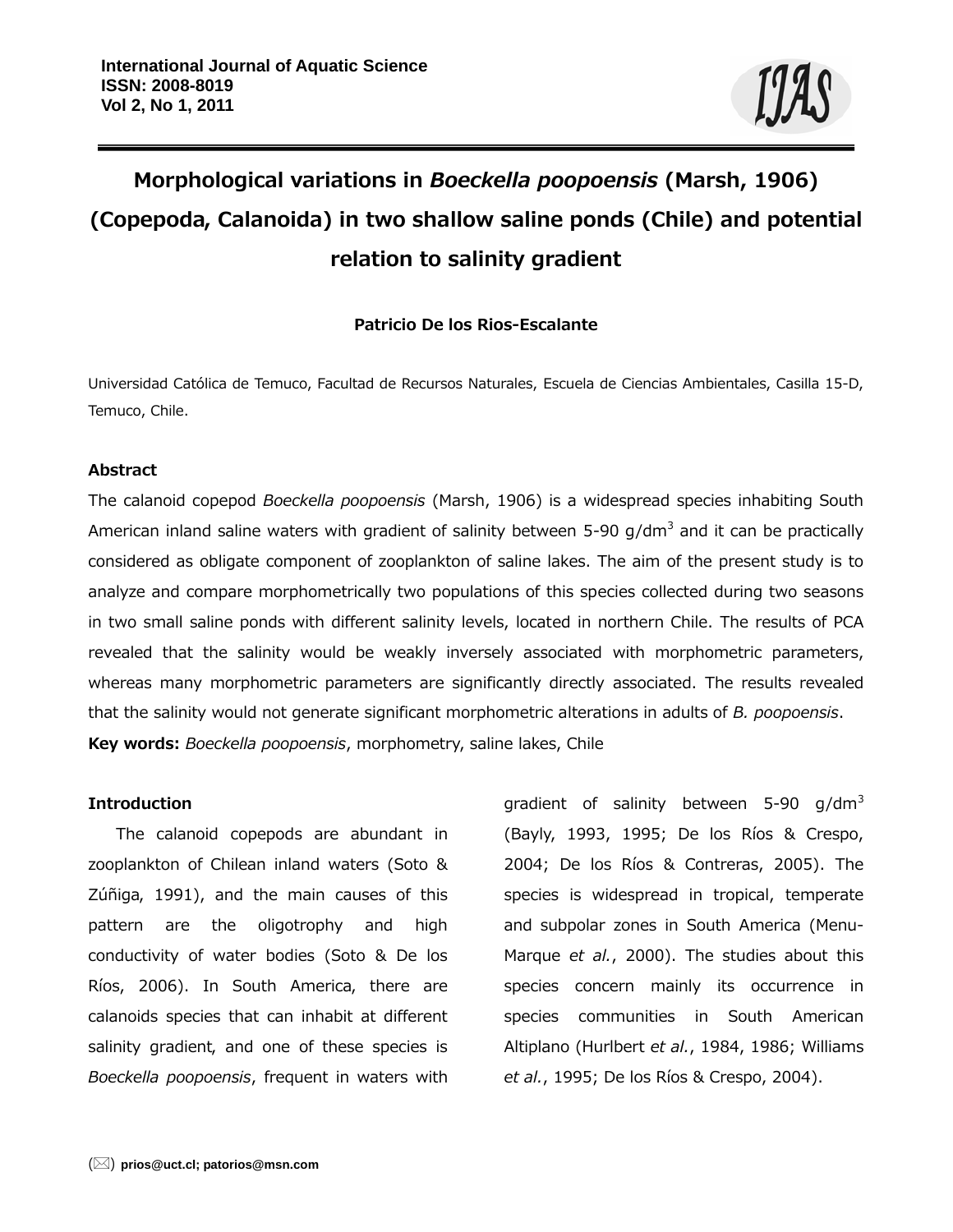Because *B. poopoensis* inhabits water bodies with wide salinity gradient, different altitude, temperature and UV radiation exposure, it is possible to find morphological variations in different populations due to environmental heterogeneity. Such morphometric variations in function to water salinity are observed for brine shrimps (Branchiopoda, Anostraca) (Amat, 1980; Zúñiga et al*.*, 1994; Zúñiga & Wilson, 1996; De los Ríos & Asem, 2008). The aim of the present study is to analyze and compare morphometrically two populations of *B. poopoensis* collected during two seasons in two small saline ponds with different salinity levels, located in northern Chile.

#### **Material and Methods**

The material was collected from two small shallow saline ponds with surface lower than 1  $km<sup>2</sup>$  and maximum depth of 7 m, called "Gemela Este" and "Gemela Oeste" (23º 30' S; 68º 14' W; 2400 m a.s.l). Both sites are 500 meters separated and their *B. poopoensis*  communities could be considered as different separate populations (De los Rios & Crespo, 2004). Both shallow ponds are located in the "Salar de Atacama", a saline deposit with hyper saline water bodies inhabited mainly with brine shrimp *Artemia* populations (Zúñiga et al., 1991, 1994; Gajardo et al. 1992) and few sites

with *B. poopoensis* (De los Ríos, 2005). The sites were visited in May and September 2000. Conductivity, temperature and salinity were measured using an YSI-30 sensor. The zooplankton samples were collected using qualitative plankton net of 20 cm diameter and 50  $\cdot$  m mesh size, specimens were fixed in absolute ethanol and identified according to Bayly (1992). For the morphological analysis we considered the following copepod body morphometric parameters and features: cephalic length (CL), abdominal length (AL), cephalothorax wide (CW), abdominal wide (AW), adapted from Villalobos & Zúñiga (1991), and furcae wide (FW), furcae length (FL), terminal external setae length (TEL), terminal median external setae length (TMEL), terminal median internal setae length (TMIL), terminal internal length (TIL) (Einsle, 1988, Wyngaard, 2000), and setae number. These parameters were measured for 20 specimens (males and females). The obtained morphomertric data and salinity concentration values were treated by PCA analysis using the software Xlstat 5.0.

#### **Results**

The results of morphometry, revealed that this species has an important morphometric plasticity (Table 1).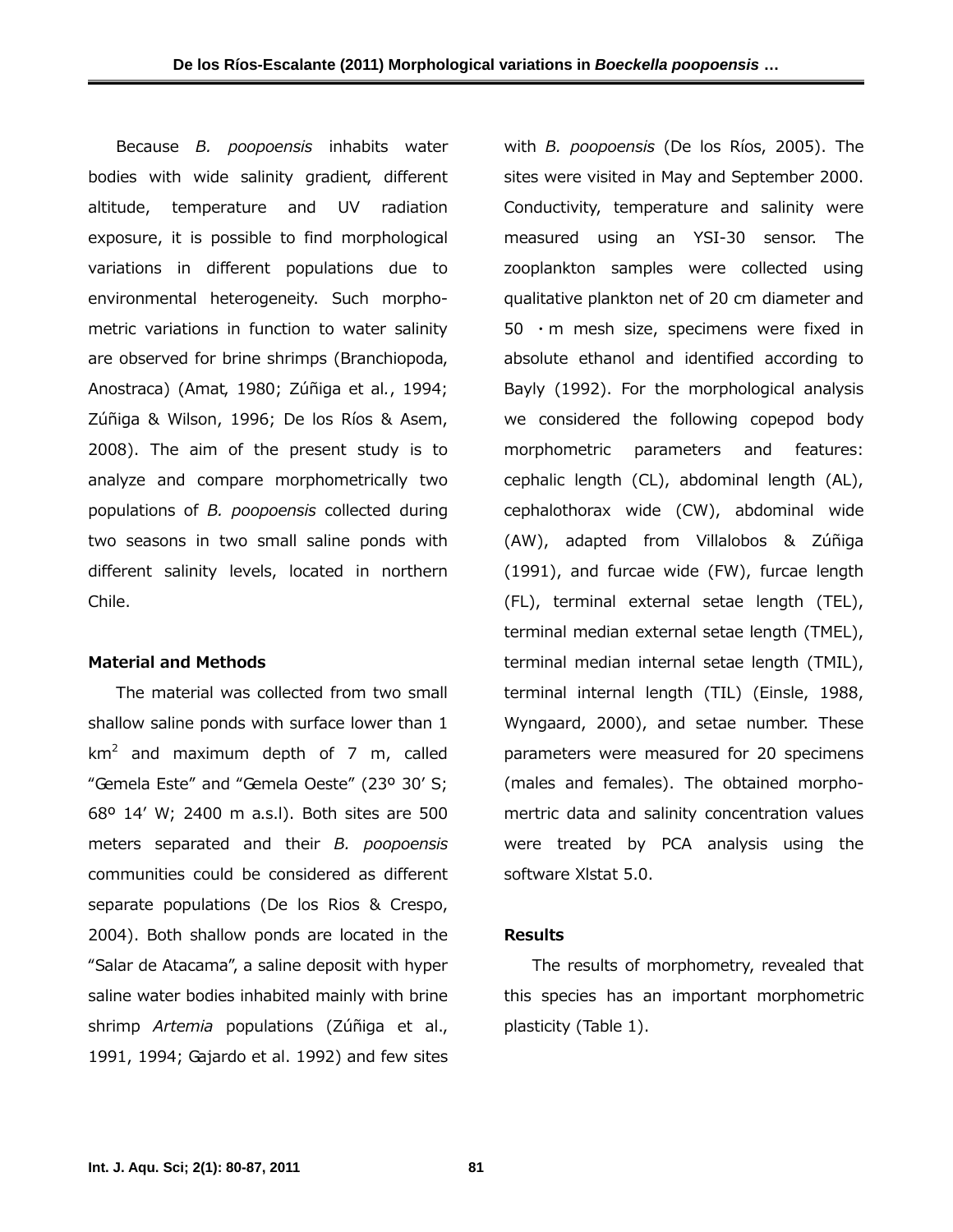| <b>Site</b> | date  | $q/dm^3$ | <b>CL</b>  | <b>AL</b> | TW     | <b>AW</b> | <b>FW</b> | FL          | TIL    | <b>TMIL</b> | <b>TMEL</b> | <b>TEL</b>            | <b>NS</b> |
|-------------|-------|----------|------------|-----------|--------|-----------|-----------|-------------|--------|-------------|-------------|-----------------------|-----------|
| Gemela      | May   | 21.1     | 1.35       | 0.336     | 0.058  | 0.019     | 0.039     | 0.131       | 0.152  | 0.171       | 0.181       | 0.165                 | 10.1      |
| Oeste       | 2000  |          | $\pm 0.11$ | ±0.007    | ±0.008 | ±0.003    | ±0.006    | ±0.012      | ±0.025 | ±0.029      | ±0.031      | $\pm 0.026$ $\pm 0.5$ |           |
| Gemela      | May   | 15.7     | 1.18       | 0.265     | 0.052  | 0.018     | 0.035     | 0.109       | 0.130  | 0.163       | 0.168       | 0.137                 | 10.0      |
| Este        | 2000  |          | $\pm 0.18$ | ±0.006    | ±0.009 | ±0.004    | ±0.006    | ±0.015      | ±0.031 | ±0.029      | ±0.030      | $\pm 0.027$ $\pm 0.0$ |           |
| Gemela      | Sept. | 64.9     | 1.05       | 0.241     | 0.043  | 0.016     | 0.032     | 0.097       | 0.121  | 0.153       | 0.150       | 0.116                 | 10.0      |
| Este        | 2000  |          | ±0.21      | ±0.007    | ±0.010 | ±0.003    | ±0.005    | ±0.023      | ±0.036 | ±0.030      | ±0.029      | $\pm 0.041$ $\pm 0.0$ |           |
| Gemela      | Sept. | 77.3     | 1.14       | 0.289     | 0.049  | 0.018     | 0.035     | 0.0105      | 0.139  | 0.168       | 0.175       | 0.138                 | 10.0      |
| Oeste       | 2000  |          | ±0.15      | ±0.007    | ±0.006 | ±0.003    | ±0.005    | $\pm 0.011$ | ±0.037 | ±0.037      | ±0.034      | ±0.037                | $\pm 0.0$ |

**Table 1:** Morphometric parameters (average in mm ± standard deviation) for studied populations of *B. poopoensis* and salinity (g/dm<sup>3</sup> )*.* 

The correlation analysis shows a weak inverse association between salinity and all morphometric parameters (Table 2). There are significant direct associations of CL with TW, FW, FL and TEL; Al with FL, TIL and LTE; TW

with AW, FW, FL, and TEL; AW with FL, TMEL and TEL; FW with FL and TEL; FL with TEL; TIL with TMIL and TEL; and TMIL with TMEL (Table 2).

**Table 2:** Correlation matrix of salinity and studied parameters for *B. poopoensis* considered (values in bold, denoted significant correlation).

|             | <b>CL</b> | <b>AL</b> | <b>TW</b> | <b>AW</b> | <b>FW</b> | FL.      | <b>LTI</b> | <b>LTMI</b> | <b>LTME</b> | <b>LTE</b> |  |  |
|-------------|-----------|-----------|-----------|-----------|-----------|----------|------------|-------------|-------------|------------|--|--|
| g/L         | $-0.659$  | -0.366    | $-0.734$  | -0.604    | $-0.663$  | $-0.618$ | $-0.323$   | $-0.308$    | -0.356      | $-0.571$   |  |  |
| <b>CL</b>   |           | 0.941     | 0.983     | 0.944     | 0.996     | 0.994    | 0.918      | 0.839       | 0.852       | 0.990      |  |  |
| <b>AL</b>   |           |           | 0.891     | 0.908     | 0.932     | 0.956    | 0.994      | 0.915       | 0.909       | 0.971      |  |  |
| <b>TW</b>   |           |           |           | 0.973     | 0.968     | 0.985    | 0.878      | 0.851       | 0.871       | 0.974      |  |  |
| <b>AW</b>   |           |           |           |           | 0.913     | 0.970    | 0.919      | 0.943       | 0.958       | 0.968      |  |  |
| <b>FW</b>   |           |           |           |           |           | 0.983    | 0.900      | 0.797       | 0.808       | 0.977      |  |  |
| FL.         |           |           |           |           |           |          | 0.943      | 0.891       | 0.902       | 0.998      |  |  |
| <b>LTI</b>  |           |           |           |           |           |          |            | 0.950       | 0.943       | 0.961      |  |  |
| <b>LTMI</b> |           |           |           |           |           |          |            |             | 0.998       | 0.907      |  |  |
| <b>LTME</b> |           |           |           |           |           |          |            |             |             | 0.915      |  |  |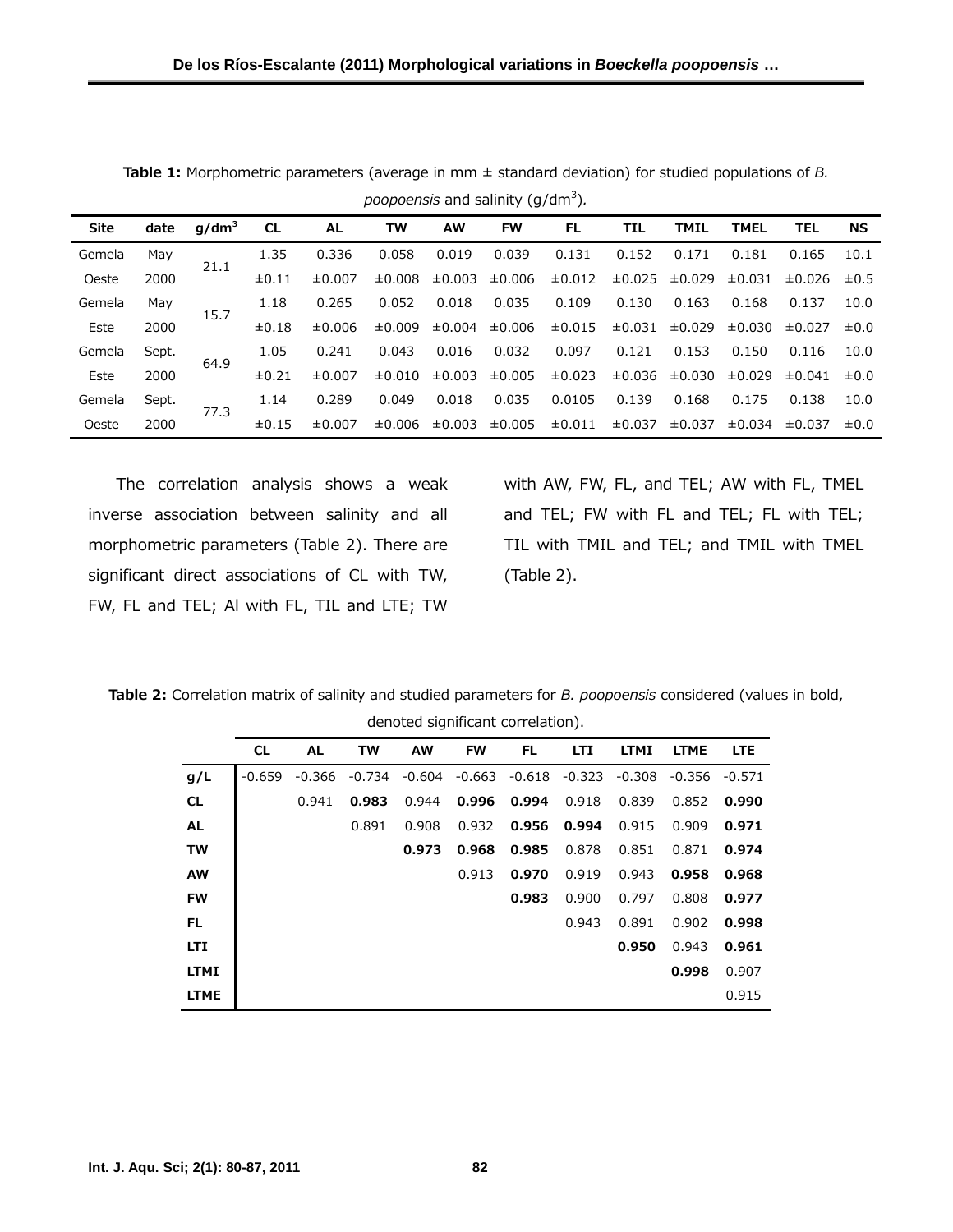The results of PCA analysis revealed that the studied variables contribute with 97.60 %, and for the first axis, the LF and TE contributes and the remaining morphometric variables with a 9.31 %, whereas for second axis with a contribution of 88.39% the main contributor variable was the salinity (Table 3; Figure 1). These results revealed that the salinity has a weak inverse relation in all morphometric

differences of studied populations. The PCA analysis denoted that Gemela Oeste collected in May is the most large size population, whereas the most small size population corresponded to the specimens collected for Gemela Este lagoon at September, an intermediate situation was observed for populations of Gemela Oeste collected in September, and Gemela Este collected in May (Figure 1).

Table 3: Percentage of contributions for PCA for considered variables in the present study

|             | F1     | F2     |
|-------------|--------|--------|
| g/L         | 3.477  | 62.901 |
| LC          | 9.951  | 1.664  |
| LA          | 9.503  | 4.229  |
| АΤ          | 9.873  | 3.818  |
| АΑ          | 9.947  | 0.009  |
| LF          | 9.595  | 2.537  |
| AF          | 10.233 | 0.320  |
| TIL         | 9.423  | 7.314  |
| <b>TMIL</b> | 8.783  | 10.017 |
| <b>TMEL</b> | 8.965  | 7.189  |
| TEL         | 10.249 | 0.000  |

#### **Discussion**

The results denoted that the morphometric parameters are similar with descriptions for south American centropagid species, this is a total length approximately of 1.0 mm, in genera it is possible found differences in morphometric parameters, with exception to setae number, that are practically constant with 10 setae by specimens (Table 1).

The results of morphometry, revealed that

this species has an important morphometric plasticity (Table 1). This condition would be normal for other widespread similar species with heterogeneity in its habitats such as *B. gracilipes* (Villalobos & Zúñiga, 1991). The role of salinity in morphometry was originally described for European brine shrimps populations (Amat, 1980), to these populations were described that the salinity is inversely related with salinity variations, and these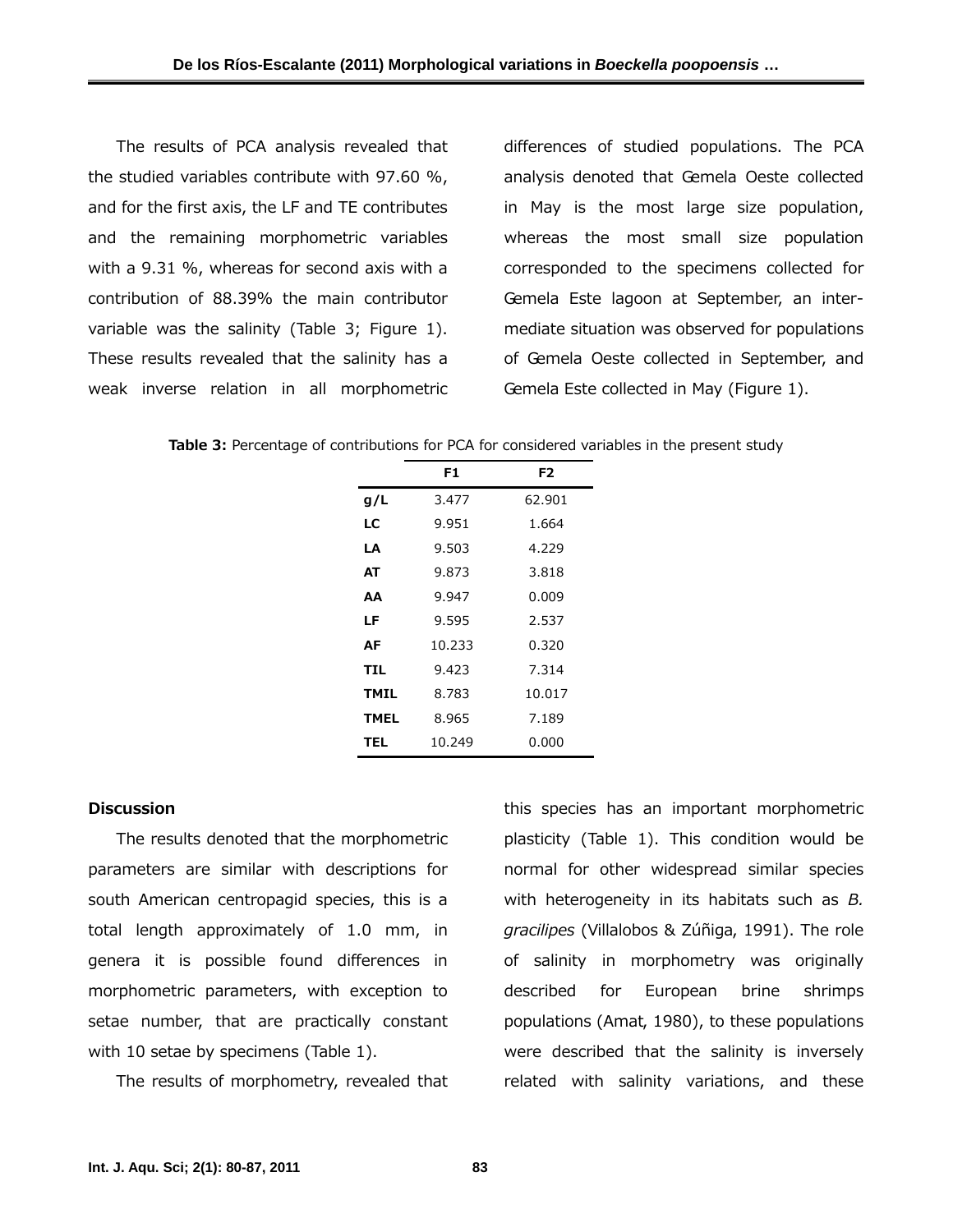results were confirmed for Chilean populations on the basis of field observations (Zúñiga et al*.*, 1994) and data obtained from culture experiences (Zúñiga & Wilson, 1996). In according to Amat (1980), it is possible found variations in seteae numbers and/or length in according to the salinity variations, because at

high salinity it is possible found smaller setae as an adaptation to the hydraulic properties of their brines. The results observed denoted that the setae length is weakly inversely related with salinity, that would agree with Amat (1980).



**Figure 1:** Results of PCA analysis, with variable contribution (A), and studied sites (B)

If we considered that the salinity is an important factor as accelerator of genetic changes and mutations in halophilic crustaceans (Hebert et al*.*, 2002), these results agree with the observations of the present study that denote a weak inverse relation of salinity with morphometric parameters. In according to Hebert et al*.*, (2002), the halophilic crustaceans many sometimes are exposed to another extreme environment that is exposute to natural

ultraviolet radiations, with the consequences in genetic variations, and in consequence in other parameters such as morphology. The effects stressors of agents such as ultraviolet radiation, was described on the basis of morphometric evidence, for populations from polar and subpolar environments such as *Boeckella poppei* and *Eurytemora velox* (Pandourski & Evtimova, 2009). Similar variations at morphological level was described for copepods populations from habitats with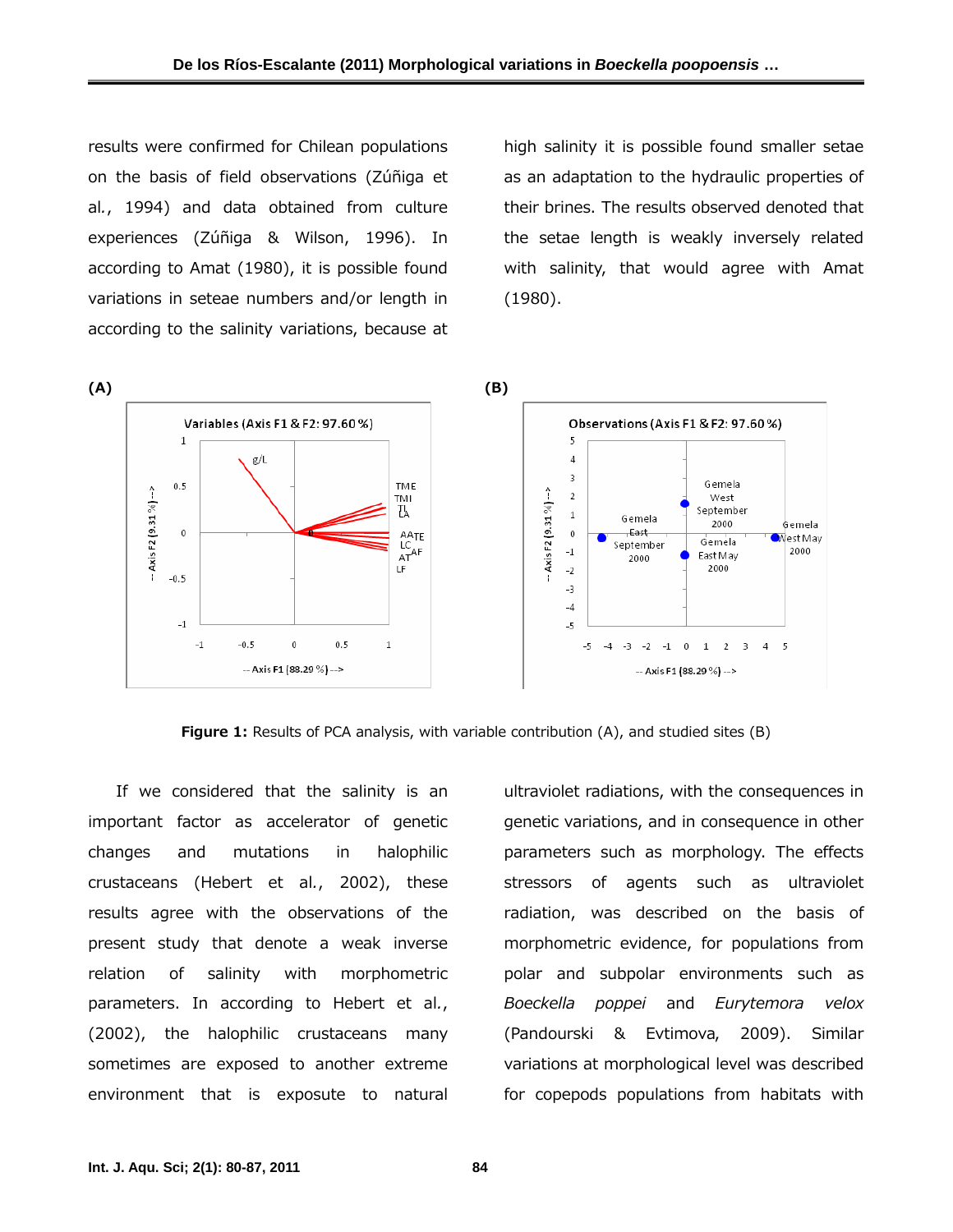geothermal activity (Pandourski & Evtimova, 2005), and of brackish environments (Pandourski & Evtimova, 2006), nevertheless these variations was described at level of thoracopods not for whole body. These variations were described also for subpolar populations of *B.poppei* from Tierra del Fuego island (Adamowicz et al*.*, 2007, Menu-Marque, 2003). In this scenario, it is possible that the salinity variation is an important factor regulator of morphometric variation in *B. poopoensis.* 

## **Acknowledgements**

The present study was founding by projects DID-UACH 2002d-11 of the Universidad Austral de Chile, Doctoral Grant from CONICYT-Chile and DGI-CDA 2007-01 of the Universidad Católica de Temuco. It is recognized the logistic support during field works of Luis Escalante and his family.

## **References**

- $\checkmark$  Adamowicz S., Menu-Marque S., Hebert P. and Purvis A. (2007) Molecular systematics and patterns of morphological evolution in the Centropagidae (Copepoda: Calanoida) of Argentina. Biol. J. Linn. Soc., London*.* 90, 279– 292.
- $\checkmark$  Amat F. (1980) Diferenciación y distribución de las poblaciones de *Artemia* (Crustáceo, Branquiopodo) de España II. Incidencia de la salinidad ambiental sobre la morfología y

desarrollo. Inv, Pesq., Barcelona. 44, 485-503. (In Spanish with English abstract).

- $\checkmark$  Bayly I.A.E. (1972) Salinity tolerance and osmotic behaviour of animals in athalassic saline waters and marine hypersaline waters. Ann. Rev. Ecol. Syst. 3, 233-268.
- $\checkmark$  Bayly I.A.E. (1992) Fusion of the genera *Boeckella* and *Pseudoboeckella* and a revision of their species from South America and subantarctic islands. Rev. Chil. Hist. Nat. 65, 17- 63.
- $\checkmark$  Bayly I.A.E. (1993) The fauna of athalassic saline waters in Australia and the Altiplano of South America: comparison and historical perspectives. Hydrobiologia, 267(1/3), 225-231
- $\checkmark$  Bayly I.A.E. (1995) Distinctive aspects of the zooplankton of large lakes in Australasia, Antarctica and South America. Mar. Freshwat. Res. 46, 1109-1120.
- $\checkmark$  De los Ríos P. and Asem A. (2008) Comparison of the diameter of frontal knobs in *Artemia urmiana* Günther, 1899 (Anostraca). Crustaceana, 81, 1281-1288
- $\checkmark$  De los Ríos P. (2005) Richness and distribution of zooplanktonic crustacean species in Chilean altiplanic and southern Patagonia ponds. Pol. J. Env. Stud. 14, 817-822.
- $\checkmark$  De los Ríos P. & Contreras P. (2005) Salinity level and occurrence of centropagid copepods (Crustacea, Copepoda, Calanoida) in shallow lakes in Andes mountains and Patagonian plains, Chile. Pol. J. Ecol. 53, 445-450.
- $\checkmark$  De los Ríos P. and Crespo J. (2004) Salinity effects on the abundance of *Boeckella poopoensis*  (Copepoda, Calanoida) in saline ponds in the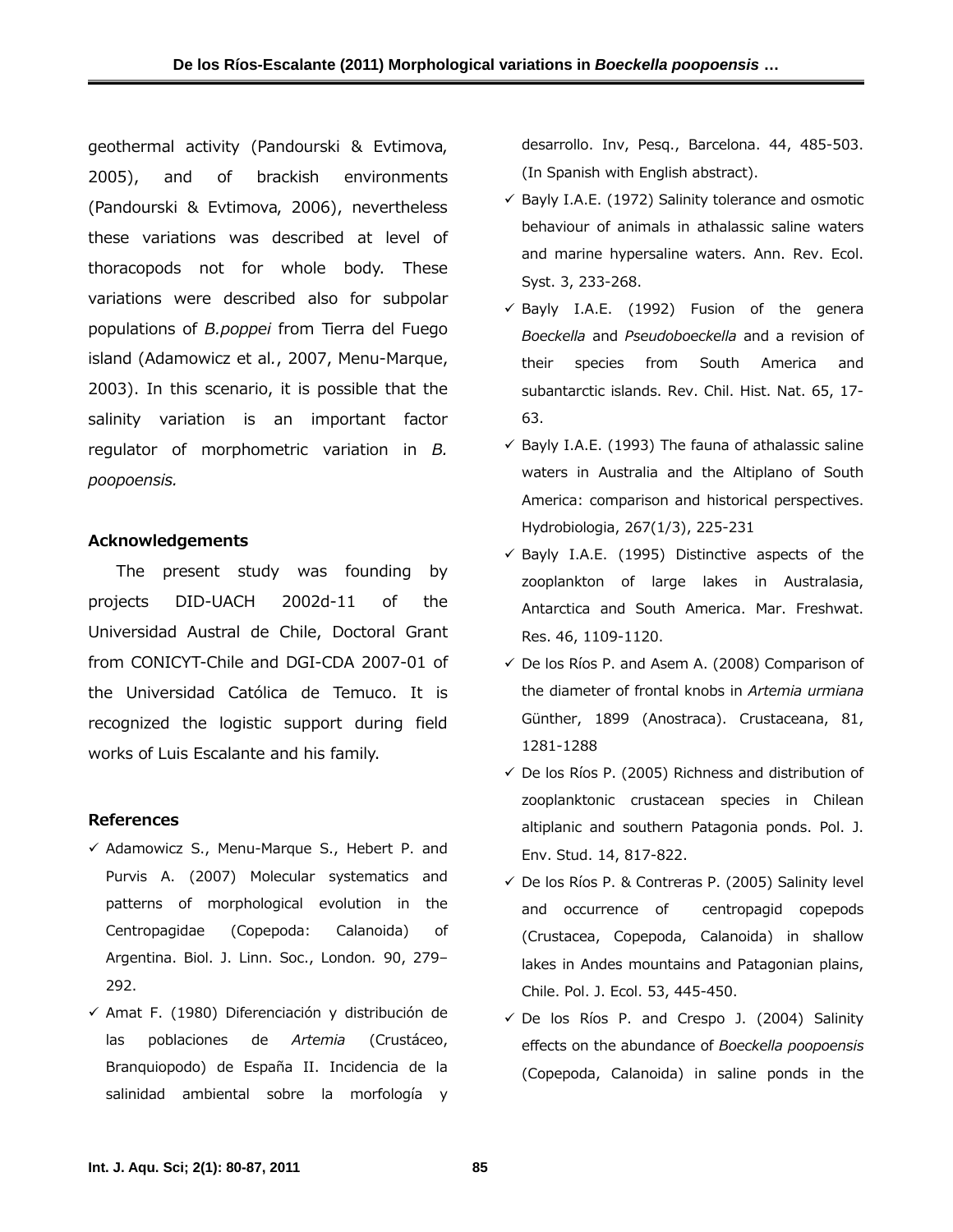Atacama desert, northern Chile. Crustaceana, 77, 417-423.

- $\checkmark$  Einsle U.K., (1988) Taxonomy of the genus *Megacyclops* (Crustacea, Copepoda): morphometry and the use of the enzyme electrophoresis. Hydrobiologia, 167/168, 387-391.
- 9 Diaz S., Camillón C., Deferrari G., Fuenzalida H., Armstrong R., Booth C., Paladani A., Cabrera S., Casiccia C., Lovengreen C., Pedroni J., Rosales A., Zagarese H. and Vernet M. (2006) Ozone and UV radiation over southern South America: Climatology and Anomalies. Photochem. Photobiol., 82, 834-843.
- $\checkmark$  Gajardo G.M., Wilson R. and Zúñiga O. (1992) Report on the occurrence of *Artemia* in a saline deposit of the Chilean Andes (Branchiopoda, Anostraca). Crustaceana, 63, 169-174.
- $\checkmark$  Hebert P.D.N., Remigio E.A., Colbourne J.K., Taylor D.J., and Wilson C.C. (2002) Accelerated molecular evolution in halophilic crustaceans. Evolution, 56, 909-926.
- $\checkmark$  Hurlbert S.H., Loayza W. and Moreno T. (1986) Fish-flamingo-plankton interactions in the Peruvian Andes. Limnol. Ocean. 31, 457-468.
- $\checkmark$  Hurlbert S.H., López M., and Keith J. (1984) Wilson's phalarope in the Central Andes and its interaction with the Chilean Flamingo. Rev. Chil. Hist. Nat., 57, 47-57.
- $\checkmark$  Marinone M.C., Menu-Marque S., Añón Suárez D., Dieguez M.C., Pérez A.P., De los Ríos P., Soto D. and Zagarese H.E. (2006) UV radiation as a potential driving force for zooplankton community structure in Patagonian lakes. Photochem. Photobiol., 82, 962-971.
- $\checkmark$  Menu-Marque S., Morrone J.J. and Locascio de Mitrovich C. (2000) Distributional patterns of the

South American species of *Boeckella* (Copepoda, Centropagidae): a track analysis. J. Crust. Biol., 20: 262-272.

- 9 Menu-Marque S., (2003) *Karukinka fueguina* gen., n. sp. (Copepoda, Calanoida, Centropagidae) from Tierra del Fuego. Crustaceana., 75, 1229-1240.
- $\checkmark$  Pandourski I.S. and Evtimova V.V. (2009) Morphological variability and teratology of lower crustaceans (Copepoda, and Branchiopoda) from circumpolar regions. Acta Zool. Bulgarica 61, 55- 67.
- $\checkmark$  Pandourski I.S. and Evtimova V.V. (2006) First record of *Eutytemora velox* (Lilljeborg, 1853) (Crustacea: Copepoda: Calanoida) in Iceland with morphological notes. Hist. Nat. Bulg., 17, 39-42.
- $\checkmark$  Pandourski I.S. and Evtimova V.V. (2005) Teratological morphology of copepods (Crustacea) from Iceland. Acta Zool. Bulgarica, 57, 305-312.
- $\checkmark$  Soto D. and De los Ríos P. (2006) Trophic status and conductivity as regulators of daphnids dominance and zooplankton assemblages in lakes and ponds of Torres del Paine National Park. Biologia, Bratislava 61, 541-546.
- $\checkmark$  Villafañe V.E., Helbling E.W. and Zagarese H.E. (2001) Solar ultraviolet radiation and its impact on aquatic ecosystems of Patagonia, South America. Ambio*,* 30, 112-117.
- $\checkmark$  Villalobos L. and Zúñiga L. (1991) Latitudinal gradient and morphological variability of copepods in Chile: *Boeckella gracilipes* Daday. Verh. Inter. Verein. Theor. Appl. Limnol., 24, 2834-2838
- $\checkmark$  Williams W.D., Carrick T.R., Bayly I.A.E., Green J., and Herbst D.B., (1995) Invertebrates in salt